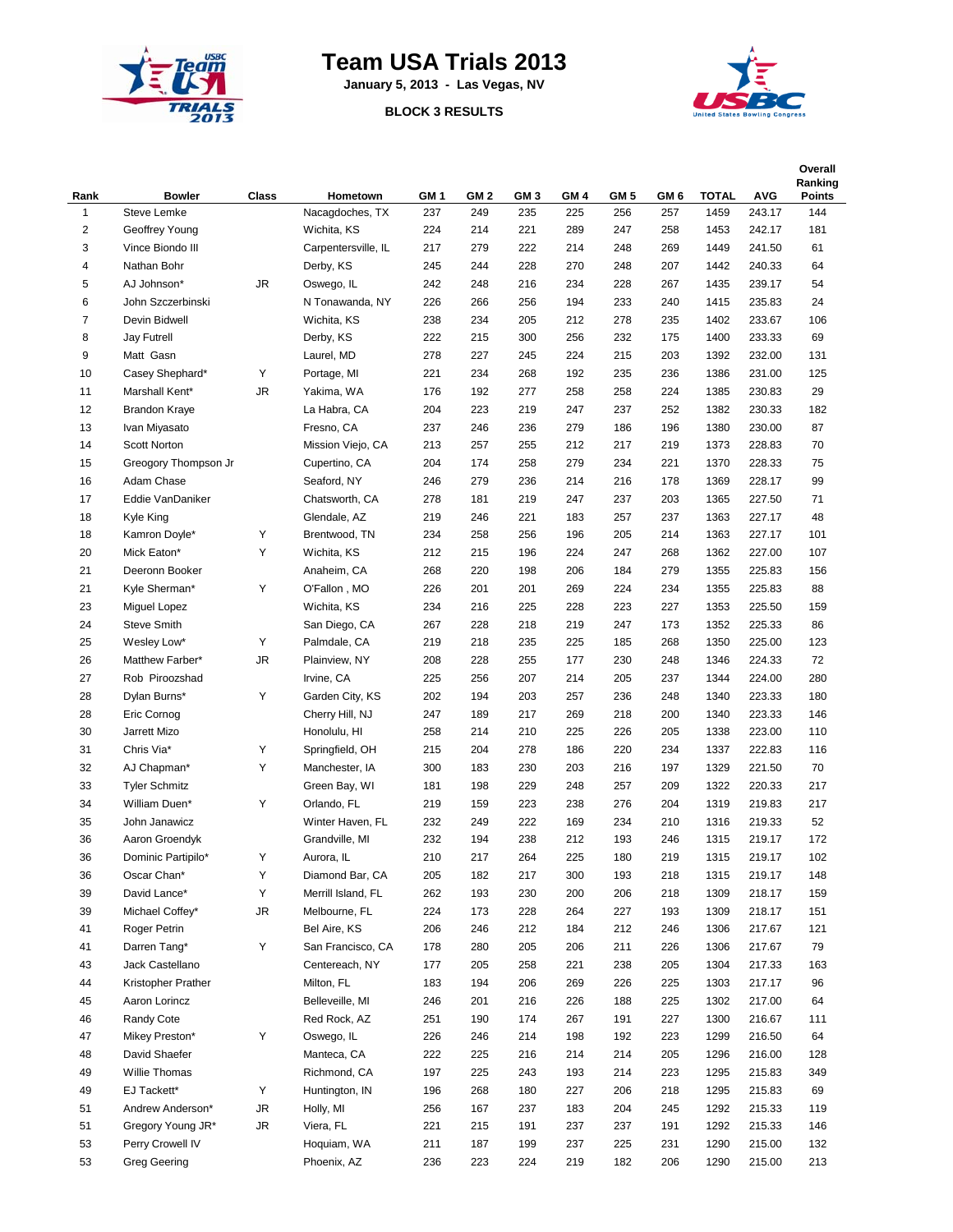|      |                       |              |                     |                 |                 |                 |                 |                 |                 |              |            | Ranking       |
|------|-----------------------|--------------|---------------------|-----------------|-----------------|-----------------|-----------------|-----------------|-----------------|--------------|------------|---------------|
| Rank | <b>Bowler</b>         | <b>Class</b> | Hometown            | GM <sub>1</sub> | GM <sub>2</sub> | GM <sub>3</sub> | GM <sub>4</sub> | GM <sub>5</sub> | GM <sub>6</sub> | <b>TOTAL</b> | <b>AVG</b> | <b>Points</b> |
| 55   | Gregorio Medrano      |              | Chicago, IL         | 226             | 162             | 216             | 248             | 192             | 244             | 1288         | 214.67     | 231           |
| 56   | <b>Brandon Kring</b>  |              | W Sacramento, CA    | 184             | 225             | 234             | 216             | 211             | 211             | 1281         | 213.50     | 210           |
| 57   | Chris Colella*        | Υ            | Templeton, MA       | 214             | 213             | 200             | 221             | 221             | 205             | 1274         | 212.33     | 152           |
| 58   | <b>Tyler Vostry</b>   |              | Plainfield, IL      | 212             | 214             | 181             | 192             | 259             | 214             | 1272         | 212.00     | 233           |
| 58   | Aaron Yuratovich*     | Υ            | Olathe, KS          | 226             | 194             | 227             | 159             | 284             | 182             | 1272         | 212.00     | 219           |
| 60   | David Schwartz*       | Y            | Racine, WI          | 179             | 203             | 195             | 199             | 243             | 246             | 1265         | 210.83     | 293           |
| 60   | Christopher Rozanski* | Υ            | Winter Springs, FL  | 206             | 235             | 201             | 228             | 171             | 224             | 1265         | 210.83     | 218           |
| 62   | Bobby Phillips*       | Υ            | Roscoe, IL          | 235             | 227             | 202             | 248             | 181             | 171             | 1264         | 210.67     | 264           |
| 63   | <b>Justin Gartner</b> |              | Omaha, NE           | 202             | 202             | 193             | 206             | 215             | 245             | 1263         | 210.50     | 260           |
| 64   | Nick Cooper*          | Υ            | Clarkston, MI       | 211             | 200             | 234             | 210             | 215             | 190             | 1260         | 210.00     | 227           |
| 65   | Armando Godoy*        | Υ            | Stockton, CA        | 265             | 257             | 178             | 211             | 188             | 160             | 1259         | 209.83     | 181           |
| 66   | Brandon Martin*       | Υ            | Derby, KS           | 159             | 203             | 235             | 246             | 232             | 183             | 1258         | 209.67     | 116           |
| 67   | Jesse Rodriguez       |              | Davie, FL           | 198             | 184             | 222             | 214             | 225             | 210             | 1253         | 208.83     | 129           |
| 68   | Robert W Gotchall     |              | Lincoln, NE         | 206             | 219             | 185             | 220             | 228             | 194             | 1252         | 208.67     | 128           |
| 69   | <b>Anthony Santos</b> |              | Buena Park, CA      | 173             | 248             | 181             | 226             | 213             | 210             | 1251         | 208.50     | 254           |
| 70   | Zack Hattori*         | Υ            | Henderson, NV       | 185             | 214             | 214             | 224             | 222             | 190             | 1249         | 208.17     | 293           |
| 71   | Dwight Woods*         | Υ            | Lawrenceburg, TN    | 196             | 191             | 195             | 258             | 184             | 224             | 1248         | 208.00     | 251           |
| 72   | <b>Travis Hewitt</b>  |              | Davis, CA           | 237             | 168             | 220             | 203             | 227             | 190             | 1245         | 207.50     | 176           |
| 72   | Kristopher George     |              | Las Vegas, NV       | 180             | 246             | 205             | 245             | 208             | 161             | 1245         | 207.50     | 136           |
| 74   | Michael Fujita        |              |                     | 234             | 211             | 194             | 217             | 187             | 200             | 1243         | 207.17     | 186           |
| 75   |                       |              | Davis, CA           |                 |                 |                 |                 |                 |                 |              |            |               |
|      | Devyn Williams*       | Υ            | Anchorage, AK       | 174             | 267             | 206             | 166             | 182             | 245             | 1240         | 206.67     | 325           |
| 75   | <b>Blake Demore</b>   |              | Springfield, MO     | 184             | 192             | 237             | 214             | 200             | 213             | 1240         | 206.67     | 324           |
| 77   | Tyler Cruz*           | Υ            | Tacamoa, WA         | 236             | 215             | 182             | 183             | 210             | 212             | 1238         | 206.33     | 253           |
| 77   | Tyler Espe*           | Υ            | Albert Lea, MN      | 205             | 233             | 190             | 184             | 259             | 167             | 1238         | 206.33     | 337           |
| 79   | Nicholas Scott*       | Υ            | Mooresville, NC     | 246             | 171             | 192             | 226             | 189             | 213             | 1237         | 206.17     | 311           |
| 79   | Jacob Boresch*        | Υ            | Kenosha, WI         | 151             | 245             | 200             | 259             | 190             | 192             | 1237         | 206.17     | 141           |
| 81   | Eric Gauroniak*       | Υ            | Palm City, FL       | 205             | 237             | 182             | 204             | 236             | 169             | 1233         | 205.50     | 290           |
| 82   | Taylor Koerner*       | Υ            | Faribault, MN       | 189             | 185             | 233             | 202             | 179             | 243             | 1231         | 205.17     | 361           |
| 82   | Kyle Anderson*        | Υ            | Lockport, IL        | 225             | 248             | 203             | 180             | 181             | 194             | 1231         | 205.17     | 163           |
| 82   | Bryan Eaton           |              | Wyoming, MI         | 199             | 178             | 220             | 220             | 224             | 190             | 1231         | 205.17     | 221           |
| 85   | Ronnie Fujita*        | Υ            | El Sobrante, CA     | 227             | 184             | 168             | 244             | 202             | 205             | 1230         | 205.00     | 322           |
| 86   | Riley Dempsey*        | Υ            | Avondale, AZ        | 199             | 185             | 185             | 256             | 198             | 204             | 1227         | 204.50     | 350           |
| 87   | Jessy Bauer*          | Υ            | Junction City, KS   | 205             | 204             | 216             | 183             | 236             | 180             | 1224         | 204.00     | 261           |
| 88   | Jordan Plunkett       |              | Everett, WA         | 223             | 258             | 179             | 224             | 169             | 167             | 1220         | 203.33     | 255           |
| 89   | Alex Martin*          | Υ            | Smyrna, GA          | 174             | 200             | 258             | 214             | 207             | 165             | 1218         | 203.00     | 182           |
| 90   | Reed Ross*            | Y            | Faribault, MN       | 242             | 194             | 200             | 188             | 192             | 199             | 1215         | 202.50     | 413           |
| 91   | Daryn Young           |              | Danville, CA        | 199             | 206             | 235             | 205             | 160             | 209             | 1214         | 202.33     | 354           |
| 92   | Darwin Wimer          |              | Mesquite, NV        | 194             | 215             | 212             | 228             | 178             | 186             | 1213         | 202.17     | 348           |
| 93   | Rhino Page            |              | Dade City, FL       | 174             | 194             | 192             | 227             | 191             | 234             | 1212         | 202.00     | 196           |
| 93   | Miguel Garcia         |              | Norwalk, CA         | 247             | 187             | 194             | 199             | 194             | 191             | 1212         | 202.00     | 281           |
| 95   | Shane Valleau         |              | Tempe, AZ           | 216             | 218             | 212             | 181             | 169             | 213             | 1209         | 201.50     | 365           |
| 96   | Matthew Sanders*      | Υ            | Evansville, IN      | 242             | 188             | 191             | 198             | 183             | 202             | 1204         | 200.67     | 395           |
| 97   | William Trudell       |              | Coventry, RI        | 170             | 190             | 218             | 225             | 204             | 196             | 1203         | 200.50     | 209           |
| 98   | Max Potash            |              | Arlington Hts, IL   | 208             | 183             | 181             | 236             | 208             | 180             | 1196         | 199.33     | 337           |
| 99   | Aaron Yamamoto*       | Υ            | Honolulu, HI        | 214             | 213             | 205             | 184             | 185             | 193             | 1194         | 199.00     | 324           |
| 99   | Cory Barber*          | Υ            | Rochester, NY       | 171             | 224             | 204             | 218             | 199             | 178             | 1194         | 199.00     | 274           |
| 101  | Ryan McCoy*           | Υ            | Griffith, IN        | 242             | 144             | 219             | 201             | 187             | 200             | 1193         | 198.83     | 202           |
| 102  | Steven Villanueva     |              | N Las Vegas, NV     | 222             | 238             | 184             | 167             | 166             | 212             | 1189         | 198.17     | 212           |
| 103  | Alex Garger           |              | Hicksville, NY      | 212             | 234             | 167             | 187             | 182             | 203             | 1185         | 197.50     | 238           |
| 104  | Jake Peters           |              | Decatur, IL         | 190             |                 |                 | 212             | 169             |                 | 1183         | 197.17     | 225           |
|      |                       |              |                     |                 | 215             | 182             |                 |                 | 215             |              |            |               |
| 104  | Joss Johnson*         | Υ            | Inver Grove Hts, MN | 188             | 185             | 220             | 233             | 166             | 191             | 1183         | 197.17     | 355           |
| 104  | Robert Altieri*       | Υ            | Klamath Falls, OR   | 182             | 175             | 235             | 224             | 200             | 167             | 1183         | 197.17     | 332           |
| 107  | Russ Oviatt*          | Υ            | Sioux Falls, SD     | 189             | 219             | 190             | 206             | 179             | 198             | 1181         | 196.83     | 315           |
| 107  | Earle Leach           |              | Marana, AZ          | 182             | 180             | 213             | 212             | 209             | 185             | 1181         | 196.83     | 424           |
| 107  | Christopher Ingram    |              | Glendale, AZ        | 182             | 236             | 181             | 215             | 189             | 178             | 1181         | 196.83     | 354           |
| 110  | Christopher Davidson  |              | Fresno, CA          | 180             | 178             | 176             | 202             | 195             | 249             | 1180         | 196.67     | 410           |
| 111  | Kodie Lovejoy*        | Υ            | Wakonda, SD         | 211             | 232             | 214             | 172             | 179             | 171             | 1179         | 196.50     | 283           |
| 111  | Joseph Grondin*       | Υ            | San Pedro, CA       | 223             | 178             | 235             | 178             | 199             | 166             | 1179         | 196.50     | 389           |
| 113  | Joshua Taylor*        | Υ            | Riverside, CA       | 145             | 213             | 169             | 215             | 222             | 213             | 1177         | 196.17     | 303           |
| 113  | Neil Cooley           |              | Freemont, NE        | 211             | 159             | 182             | 226             | 246             | 153             | 1177         | 196.17     | 395           |

**Overall**